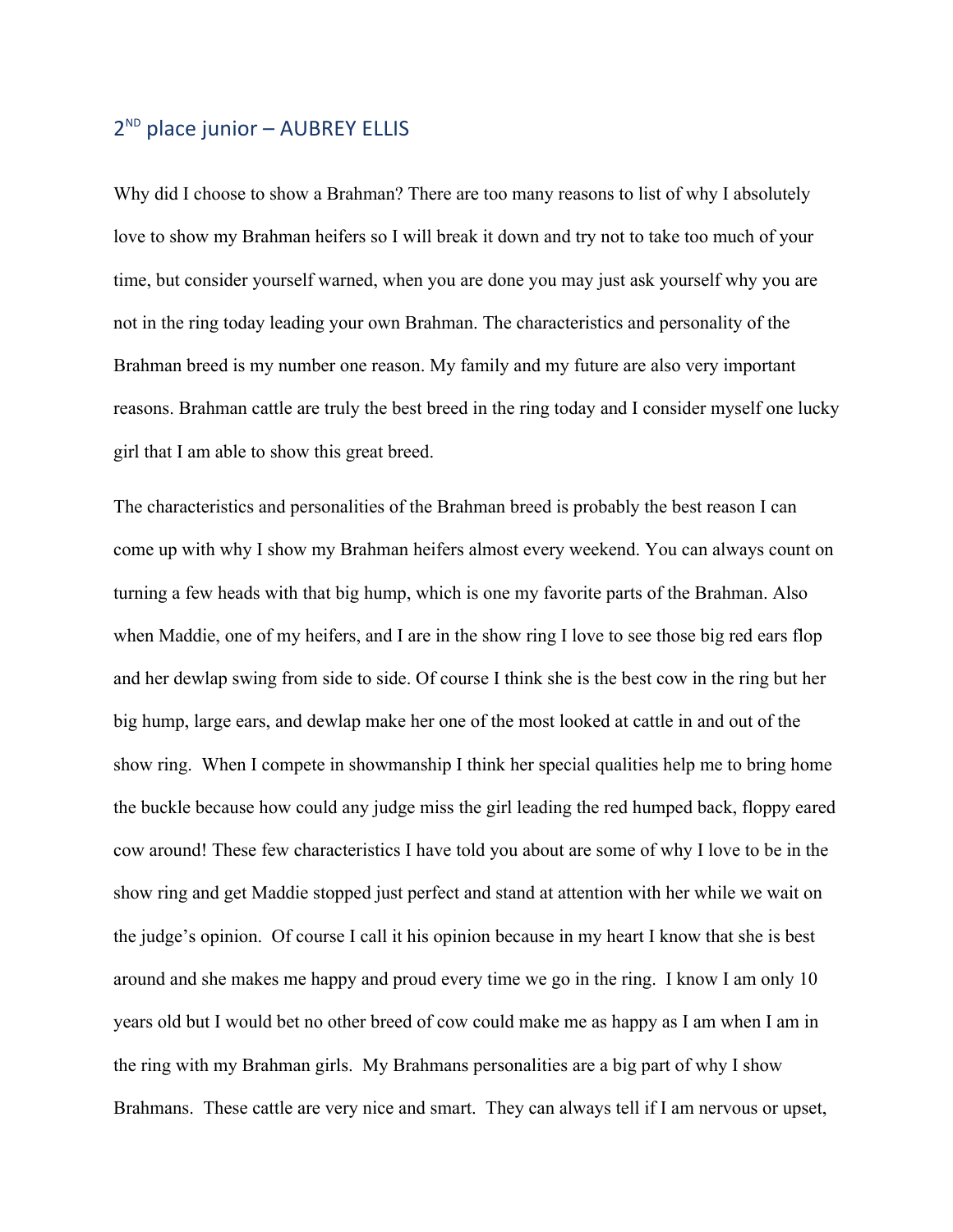because if I keep my cool so do they! For example, one of my heifers is so sweet I take naps on her at the shows while we are waiting on our time to go in the ring. If we are both calm, it helps me get them shown the best I possibly can and sometimes win a few!

My family and my future are a few other reasons I chose to show Brahman over any other breed out there. My mom's side of the family has shown Brahmans for a very long time. My grandma started showing a red Brahman heifer named Rosie when she was around my age. My mom showed red and grey Brahman since she was nine. Now my Aunt Kenzie and I get to show together, she shows grey and I show red. Being able to show and learn with her makes showing Brahman even better. It's like a family vacation every weekend with our cows hitched behind us. Sometimes my dad stays behind because he says there are too many women in that truck and trailer for him! It makes me proud to show my family's tradition. I want to continue to show Brahman for many years to come and build my own herd that I can be proud of. Maybe if I can continue to learn and grow with the Brahman breed I will be able to go to college to become a vet or a marine biologist on scholarships and maybe be on a show team there. I plan on being in the show ring around the state as long as my family keeps hauling me up and down these roads and one day having my own ranch with Brahman cattle that I have bred and raised all on my own.

Showing Brahmans is one of the best hobbies I have. Twirling, UIL, and sewing are also very important to me but the show ring with my humpies is the best feeling in the world. I hope in years to come I am able to meet many more friends and tell them all about our great breed. I loved being princess last year and when I wasn't showing I got to stand in the ring and tell a lot of people how great my cows were. I feel like showing my Brahmans has helped me to be a better person because what all our breed has to offer to kids just like me. I love to get to the